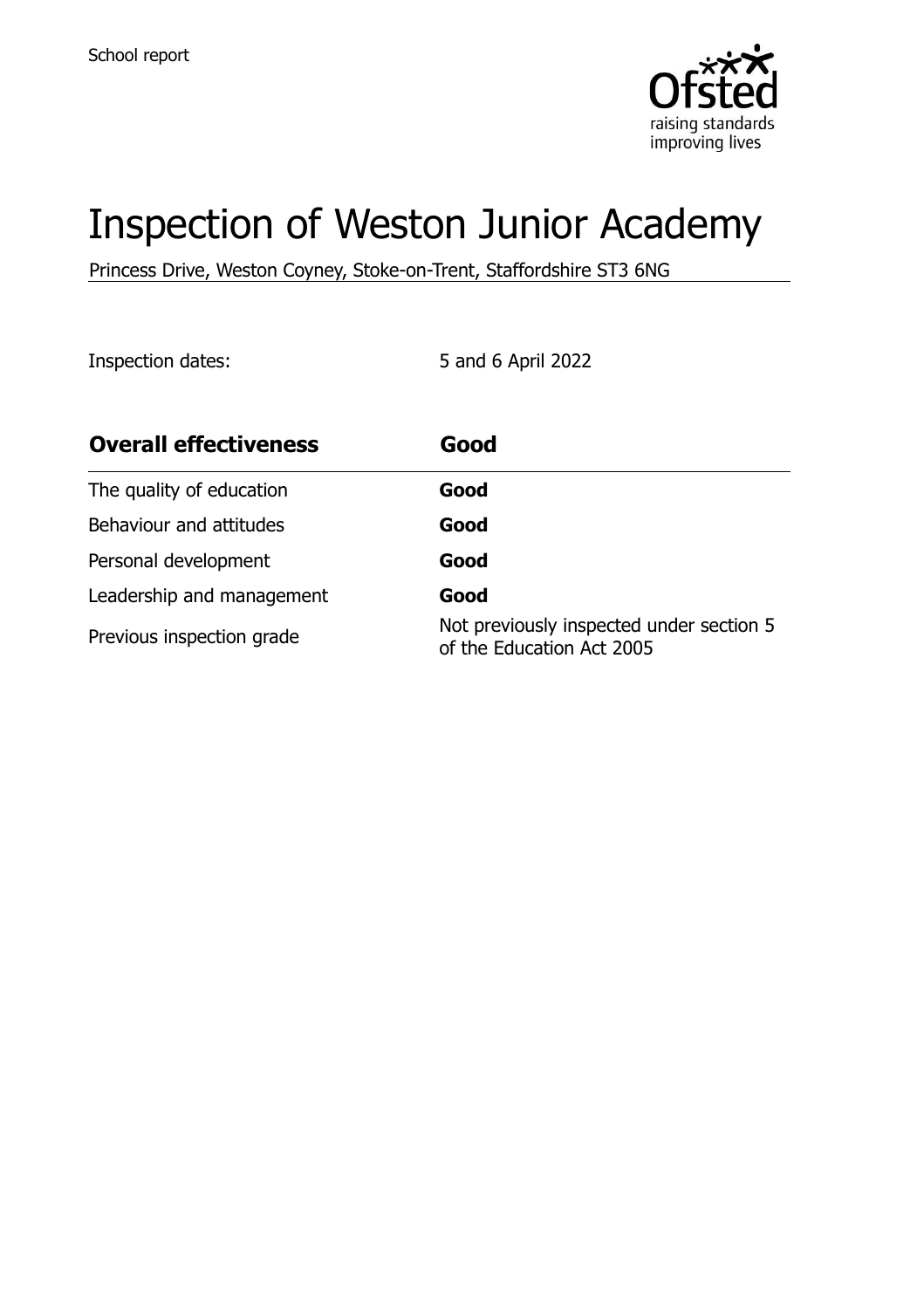

## **What is it like to attend this school?**

Pupils are proud of their school. They enjoy learning and are keen to do well. The curriculum is planned effectively in all subjects, so pupils' learning builds well from year to year. Pupils particularly enjoy reading because of the emphasis that staff place on it. The school's corridors have attractive displays about books that capture pupils' imagination.

The school's values run through everything that happens at Weston Junior Academy. Pupils know and understand them. For example, pupils understand why it is so important to have 'empathy and respect' for other people, especially those who are different from themselves.

Pupils behave well in lessons and at other times of the day. They are polite, respectful and courteous. They trust staff to support them if they have any problems. For example, they know that bullying is not tolerated and that any that does happen will be dealt with well. Pupils feel safe and are safe in school.

The principal, leaders, staff and governors form a committed and united team. Together, they have brought about considerable improvement to all aspects of the school over recent years. Pupils now benefit from a good standard of education.

#### **What does the school do well and what does it need to do better?**

The principal and senior leaders provide clear, strategic leadership. They carefully choose improvement actions based on evidence-based research. As a result, the school has improved considerably over recent years. Governors provide effective support and challenge to leaders. Trustees and trust staff have also played a full part in the school's improvement.

Leaders, supported by the trust, have made the development of staff a key priority. They have targeted training well. For example, all subjects are now led by enthusiastic subject experts. Subject leaders have clearly set out what they want pupils to learn and remember in each of their subjects.

Leaders' work to prioritise reading has proved very successful. Most pupils are enthusiastic readers. Staff have carefully chosen the books that pupils read in class. These texts engage and interest pupils. The well-stocked library is popular. Pupils talk about their favourite authors and genres. Leaders have also taken deliberate steps to widen pupils' vocabulary. This has also proved successful. Pupils who find reading difficult are supported well. Staff provide regular, personalised support. These pupils make good progress towards becoming fluent readers.

Mathematics is taught well throughout the school. The curriculum is appropriately sequenced, and teachers explain new content skilfully. Pupils develop good basic skills. They also learn to reason and explain their thinking when solving problems.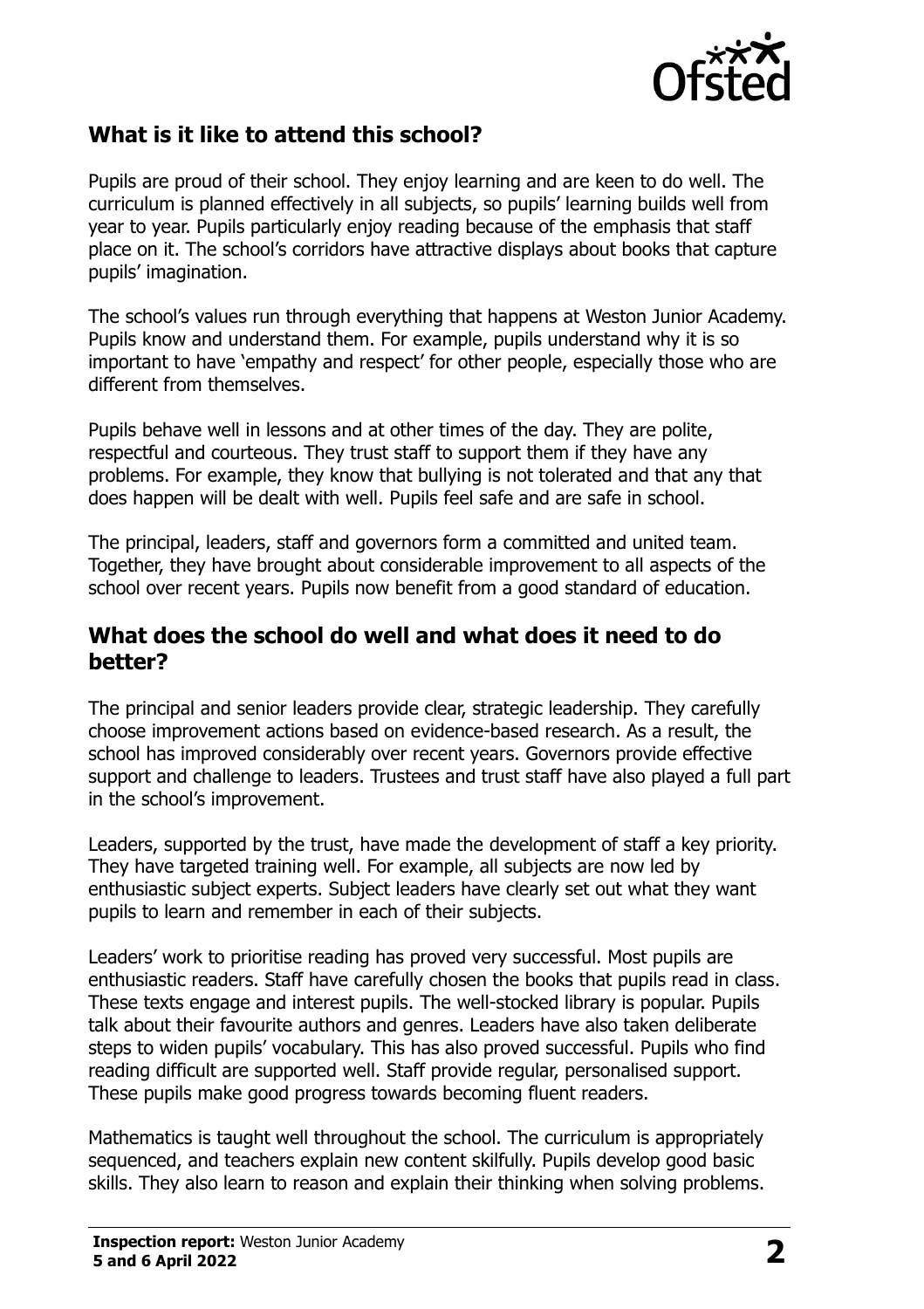

Leaders have sensibly prioritised some subjects when putting their revised curriculum into practice. Initially, prioritised subjects were English, mathematics, science and computing. Religious education (RE) has recently been added to this list. The curriculum is delivered well in all these subjects.

Leaders have plans in place to fully develop all other subjects later this year. Some of these are delivered less effectively now. Teachers have less expertise and confidence in some foundation subjects. Consequently, they do not assess pupils' learning as well as they do in other subjects. For example, they do not always identify and then address pupils' errors and misconceptions.

Pupils with special educational needs and/or disabilities (SEND) are supported well. Their needs are quickly identified, and appropriate support is put in place. For example, teaching assistants provide skilful support for pupils in lessons. Pupils with SEND make good progress.

Pupils enjoy coming to school. Most attend very regularly. They demonstrate strong attitudes to learning. Behaviour has improved over recent years. Sanctions, such as suspension, are now used very rarely.

The school's work to promote pupils' wider development is effective. Some aspects are very strong. The development of pupils' spirituality and morality is highly effective. The RE curriculum plays an important part in this, as does the broader curriculum and the school's values that are lived out each day.

## **Safeguarding**

The arrangements for safeguarding are effective.

The school has a strong culture of ensuring that pupils are safe and well cared for. Regular and effective training means that staff understand their safeguarding responsibilities. They are alert to the signs that pupils might need extra help. They pass concerns to leaders, who deal with these appropriately. Leaders ensure that pupils get the right support, making appropriate use of outside agencies.

Pupils told inspectors that they feel safe and well looked after in school. Staff and parents and carers who spoke with inspectors concurred.

## **What does the school need to do to improve?**

#### **(Information for the school and appropriate authority)**

■ The implementation of the curriculum in some foundation subjects is less effective than in others. Staff have less expertise and confidence in these subjects. Consequently, they do not use assessment well. They do not always identify and address pupils' misconceptions as well as they should. Leaders should ensure that all subjects are delivered to a consistently high standard.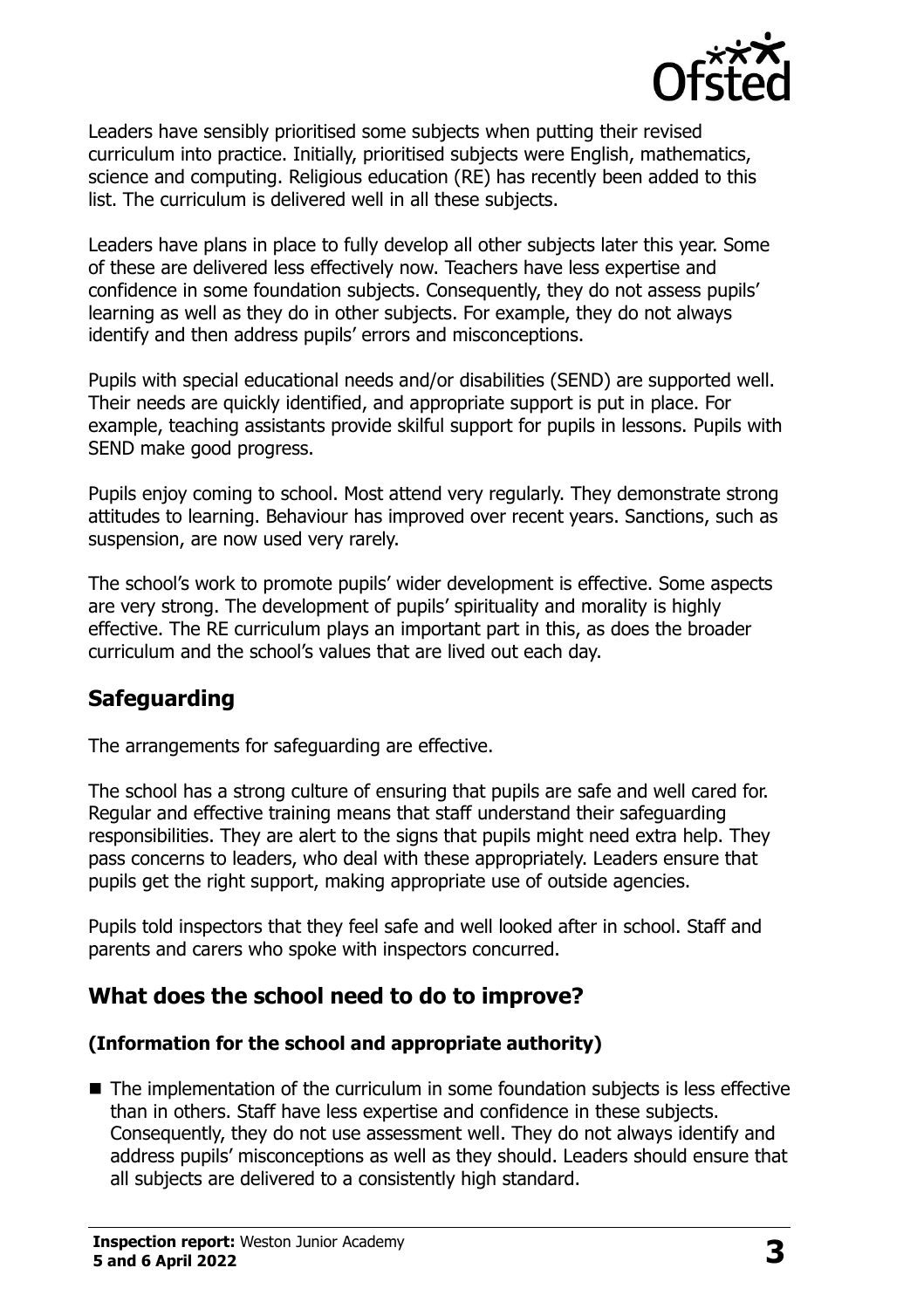

### **How can I feed back my views?**

You can use [Ofsted Parent View](http://parentview.ofsted.gov.uk/) to give Ofsted your opinion on your child's school, or to find out what other parents and carers think. We use information from Ofsted Parent View when deciding which schools to inspect, when to inspect them and as part of their inspection.

The Department for Education has further [guidance](http://www.gov.uk/complain-about-school) on how to complain about a school.

If you are the school and you are not happy with the inspection or the report, you can [complain to Ofsted.](http://www.gov.uk/complain-ofsted-report)

#### **Further information**

You can search for [published performance information](http://www.compare-school-performance.service.gov.uk/) about the school.

In the report, '[disadvantaged pupils](http://www.gov.uk/guidance/pupil-premium-information-for-schools-and-alternative-provision-settings)' refers to those pupils who attract government pupil premium funding: pupils claiming free school meals at any point in the last six years and pupils in care or who left care through adoption or another formal route.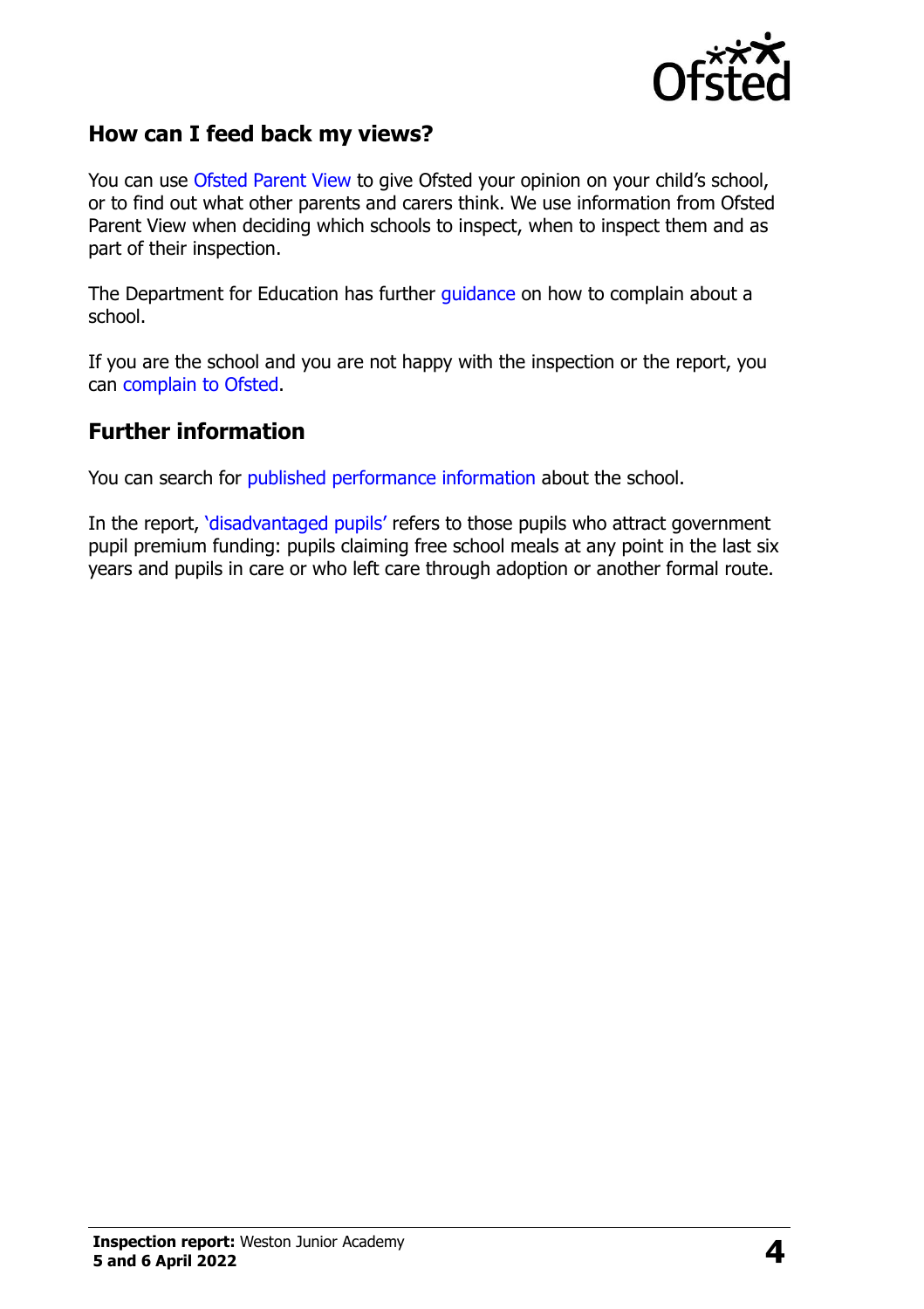

## **School details**

| Unique reference number             | 143356                     |
|-------------------------------------|----------------------------|
| <b>Local authority</b>              | Stoke-on-Trent             |
| <b>Inspection number</b>            | 10212340                   |
| <b>Type of school</b>               | <b>Junior</b>              |
| <b>School category</b>              | Academy converter          |
| Age range of pupils                 | 7 to 11                    |
| <b>Gender of pupils</b>             | Mixed                      |
| Number of pupils on the school roll | 225                        |
| <b>Appropriate authority</b>        | Board of trustees          |
| <b>Chair</b>                        | Johnny Anderson            |
| <b>Principal</b>                    | <b>Julie Birchall</b>      |
| Website                             | www.westonfederation.co.uk |
| Date of previous inspection         | Not previously inspected   |

## **Information about this school**

- Weston Junior Academy converted to become an academy school in November 2017. At this time, it joined the St Bart's Multi-Academy Trust. When its predecessor school, Weston Coyney Junior School, was last inspected by Ofsted, it was judged to require improvement.
- The principal took up her post on 1 September 2019.
- The school does not make any use of alternative providers.

## **Information about this inspection**

The inspectors carried out this inspection under section 5 of the Education Act 2005.

This was the first routine inspection the school had received since the COVID-19 pandemic began. Inspectors discussed the impact of the pandemic with leaders, and have taken that into account in their evaluation of the school.

■ Inspectors met with the principal and other senior leaders. They met with members of the local governing committee and the board of trustees, including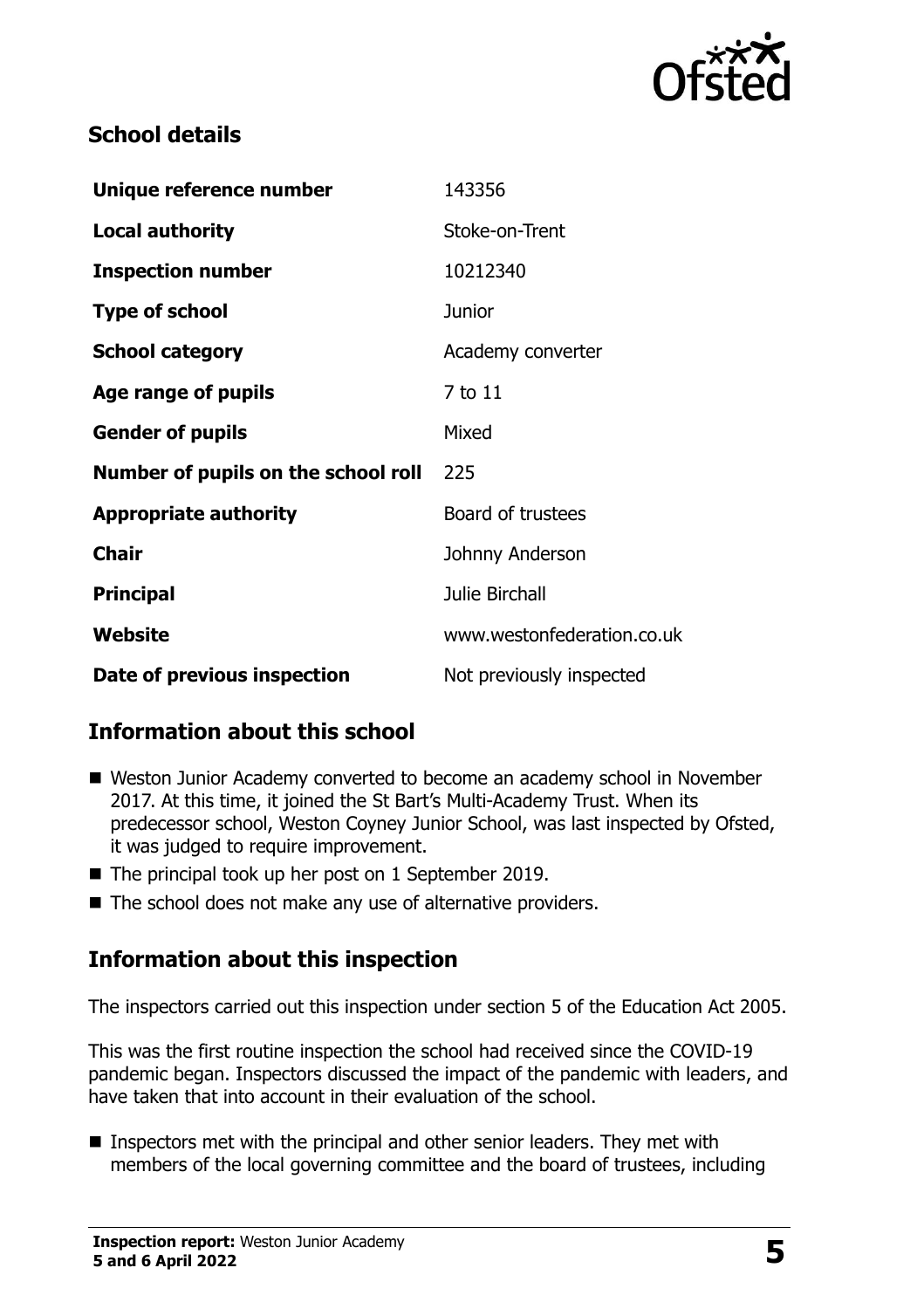

the chairs of both groups. They also met with the chief executive officer (CEO) and the deputy CEO of St Bart's Multi-Academy Trust.

- Inspectors carried out deep dives in these subjects: reading, mathematics, science and RE. For each deep dive, inspectors discussed the curriculum with subject leaders, visited a sample of lessons, spoke to teachers, spoke to some pupils about their learning and looked at samples of pupils' work.
- Inspectors considered safeguarding by meeting with the principal, who is also the designated safeguarding lead. They scrutinised policies and records relating to child protection and examined the safeguarding checks made on staff before they join the school.
- Inspectors listened to pupils read and talked to them about their reading.
- Inspectors spoke with several members of staff. They considered the responses from staff to Ofsted's online inspection questionnaire.
- Inspectors spoke informally with pupils at breaktime and lunchtime. They also observed the school at these times.
- An inspector visited an assembly.
- Inspectors spoke with parents at the start of the day and considered the responses, including written responses, to Parent View, Ofsted's online questionnaire.

#### **Inspection team**

Alun Williams, lead inspector **Her Majesty's Inspector** 

Rob Bourdon-Pierre **Calculation** Ofsted Inspector